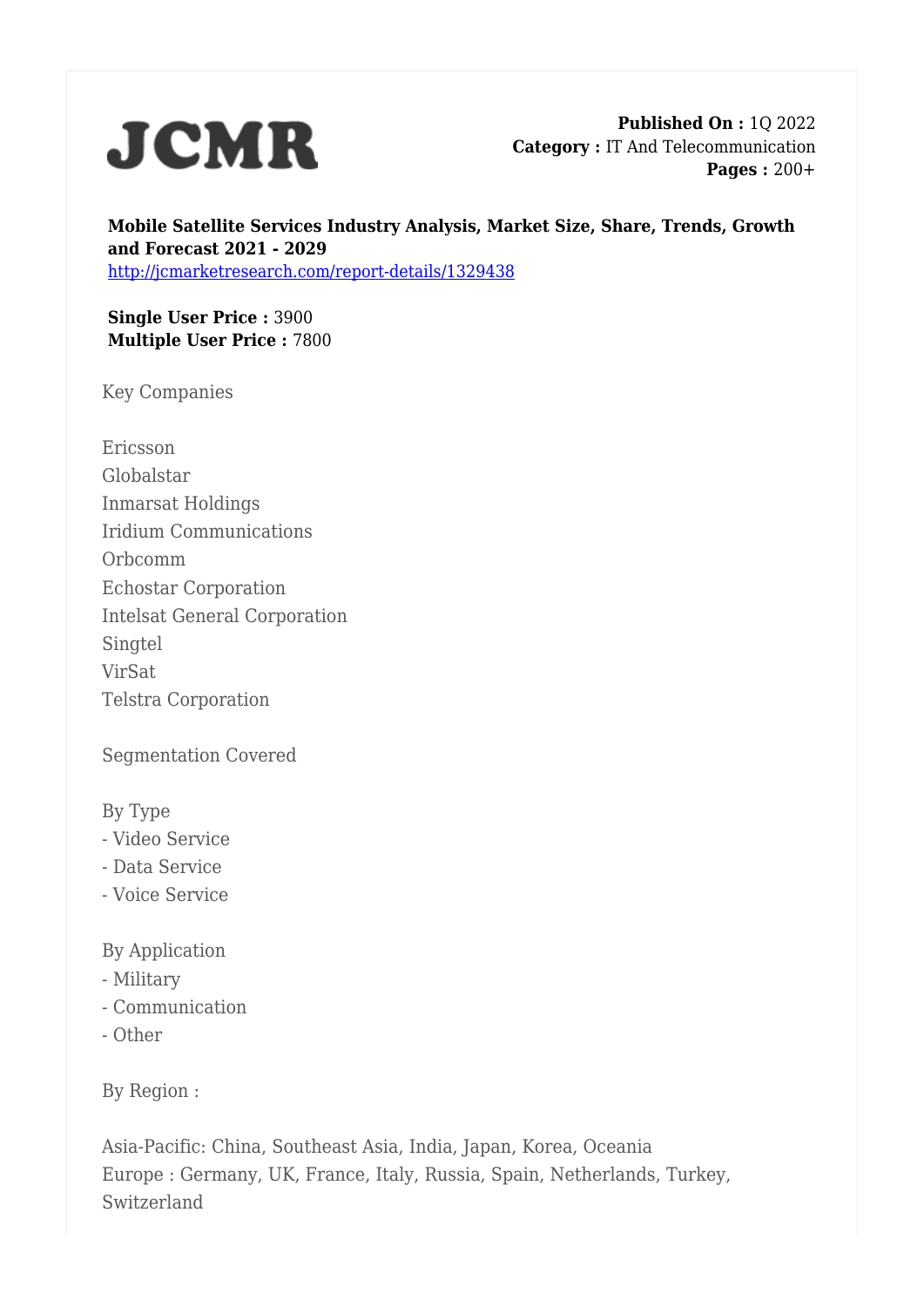North America : United States, Canada, Mexico Middle East & Africa : GCC, North Africa, South Africa South America : Brazil, Argentina, Columbia, Chile, Peru

Chapter 1 Global Mobile Satellite Services Market Overview

- 1.1 Introduction
- 1.2 Taxonomy
- 1.2.1 By Product Type & End User
- 1.2.2 By Region
- 1.3 Drivers for Mobile Satellite Services Market
- 1.4 Restraints for Mobile Satellite Services Market
- 1.5 Opportunities for Mobile Satellite Services Market
- 1.6 Trends for Mobile Satellite Services Market
- 1.7 COVID-19 Impact Assessment on Mobile Satellite Services Industry
- 1.8 Macro-economic Factors
- 1.9 Regulatory Framework
- 1.10 Pricing Analysis by Region, 2020
- 1.11 Opportunity Map Analysis
- 1.12 Opportunity Orbits
- 1.13 Market Investment Feasibility Index
- 1.14 PEST Analysis
- 1.15 PORTERS Five Force Analysis
- 1.16 Go to Market Strategy
- 1.17 Value Chain Analysis
- 1.18 Cost Structure Analysis
- 1.19 Regional Market Share and BPS Analysis

Chapter 2 Global Mobile Satellite Services Market Overview

2.1 Global Mobile Satellite Services Market by Product Type

2.1.1 Global Mobile Satellite Services Market Value (US\$ Mn) and Volume (Units) Comparison by Product Type (2013-2029)

2.1.2 Global Mobile Satellite Services Market Value (US\$ Mn) and Volume (Units) Market Share by Product Type in 2019

2.1.3 Global Mobile Satellite Services Market Attractiveness Analysis by Product Type, (2013-2020)

2.2 Global Mobile Satellite Services Market by End User

2.2.1 Global Mobile Satellite Services Market Value (US\$ Mn) and Volume (Units) Comparison by End User (2013-2029)

2.2.2 Global Mobile Satellite Services Market Value (US\$ Mn) and Volume (Units)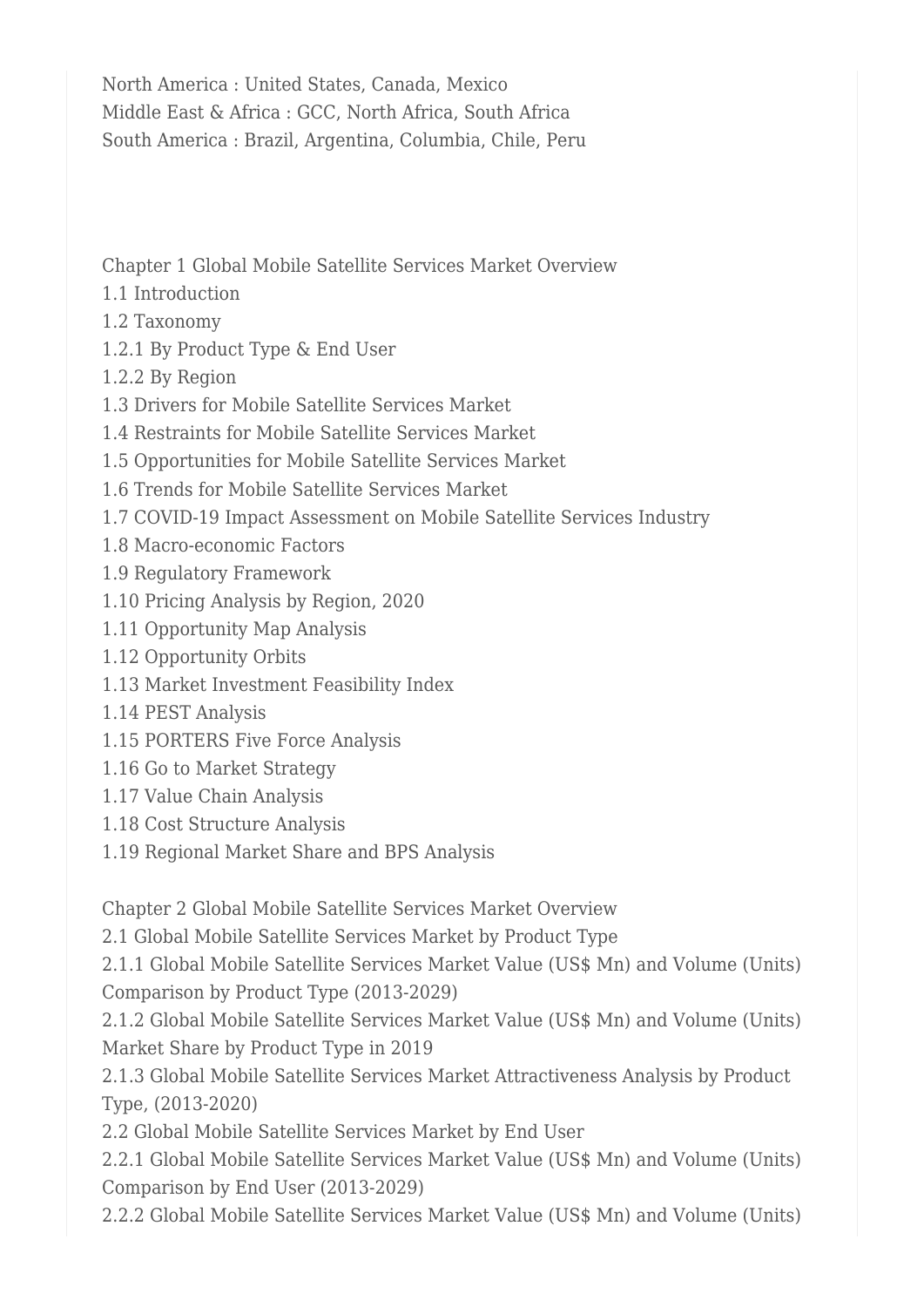Market Share by End User in 2019

2.2.3 Global Mobile Satellite Services Market Attractiveness Analysis by End User, (2013-2020)

2.3 Global Mobile Satellite Services Market by Region

2.3.1 Global Mobile Satellite Services Market Value (US\$ Mn) and Volume (Units) Comparison by Region (2013-2029)

2.3.2 Global Mobile Satellite Services Market Value (US\$ Mn) and Volume (Units) Market Share by Region in 2019

2.3.3 Global Mobile Satellite Services Market Attractiveness Analysis by Region, (2013-2020)

2.4 Global Mobile Satellite Services Market Outlook (2013-2029)

2.4.1 Global Mobile Satellite Services Market Value (US\$ Mn) and Volume (Units) (2013-2020)

2.4.2 Global Mobile Satellite Services Market Value (US\$ Mn) and Volume (Units) (2021-2029)

2.5 Global Mobile Satellite Services Market Value (US\$ Mn) and Volume (Units) by Regions

2.5.1 Global Mobile Satellite Services Market Value (US\$ Mn) and Volume (Units) Comparison by Region (2013-2020)

2.5.2 Global Mobile Satellite Services Market Value (US\$ Mn) and Volume (Units) Comparison by Region (2021-2029)

2.6 Global Mobile Satellite Services Market Value (US\$ Mn) and Volume (Units) by Product Type

2.6.1 Global Mobile Satellite Services Market Value (US\$ Mn) and Volume (Units) Comparison by Product Type (2013-2020)

2.6.2 Global Mobile Satellite Services Market Value (US\$ Mn) and Volume (Units) Comparison by Product Type (2021-2029)

2.7 Global Mobile Satellite Services Market Value (US\$ Mn) and Volume (Units) by End User

2.7.1 Global Mobile Satellite Services Market Value (US\$ Mn) and Volume (Units) Comparison by End User (2013-2020)

2.7.2 Global Mobile Satellite Services Market Value (US\$ Mn) and Volume (Units) Comparison by End User (2021-2029)

2.8 Global Mobile Satellite Services Market Y-o-Y Growth Rate Comparison (2014-2029)

2.8.1 Global Mobile Satellite Services Market Y-o-Y Growth Rate by Region

2.8.2 Global Mobile Satellite Services Market Y-o-Y Growth Rate by Product Type

2.8.3 Global Mobile Satellite Services Market Y-o-Y Growth Rate by End User

2.9 Global Mobile Satellite Services Market Share Comparison (2013-2029)

2.9.1 Global Mobile Satellite Services Market Share by Region

2.9.2 Global Mobile Satellite Services Market Share by Product Type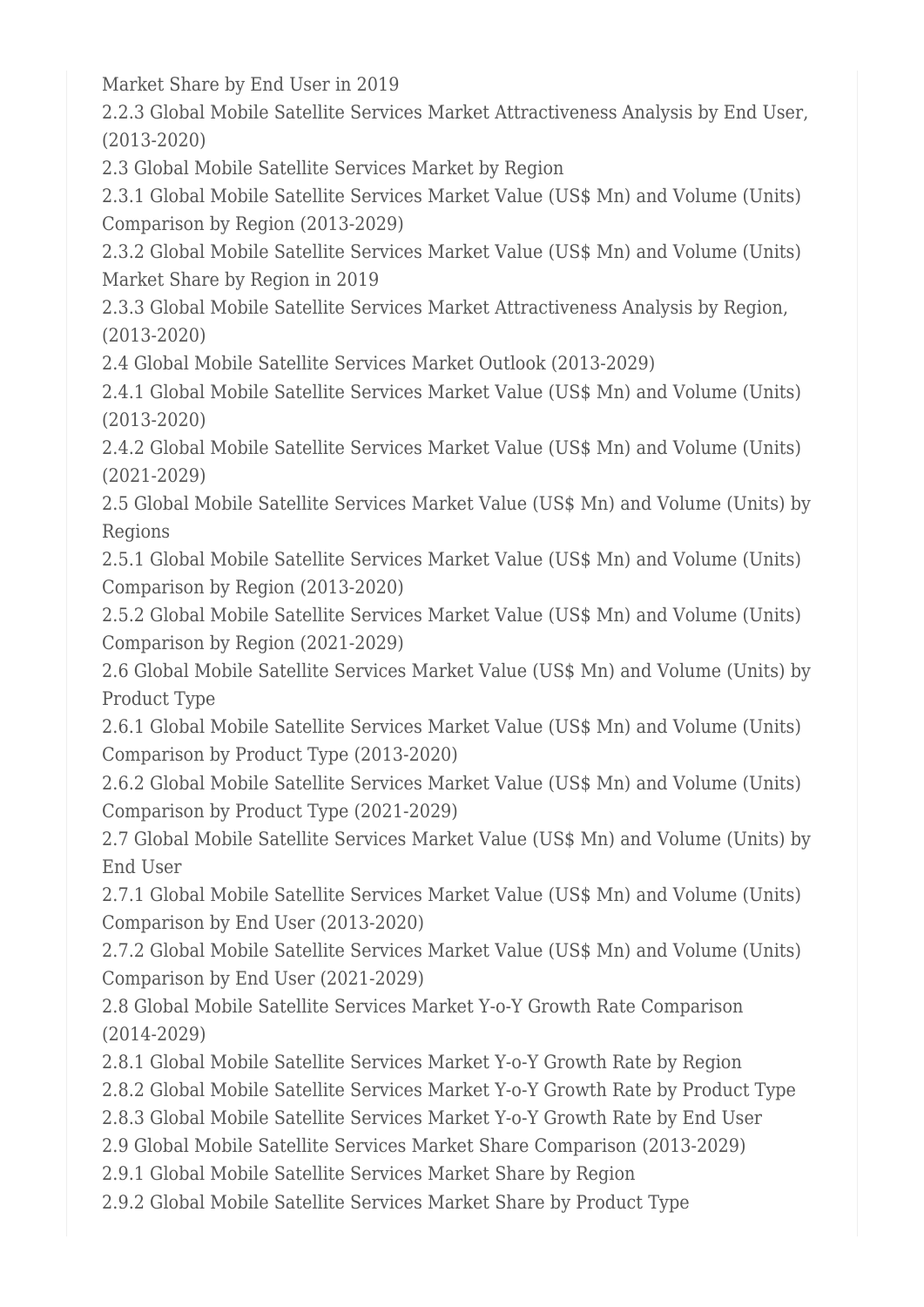2.9.3 Global Mobile Satellite Services Market Share by End User

Chapter 3 North America Mobile Satellite Services Market Overview

3.1 North America Mobile Satellite Services Market by Product Type

3.1.1 North America Mobile Satellite Services Market Value (US\$ Mn) and Volume (Units) Comparison by Product Type (2013-2029)

3.1.2 North America Mobile Satellite Services Market Value (US\$ Mn) and Volume (Units) Market Share by Product Type in 2019

3.1.3 North America Mobile Satellite Services Market Attractiveness Analysis by Product Type, (2013-2020)

3.2 North America Mobile Satellite Services Market by End User

3.2.1 North America Mobile Satellite Services Market Value (US\$ Mn) and Volume (Units) Comparison by End User (2013-2029)

3.2.2 North America Mobile Satellite Services Market Value (US\$ Mn) and Volume (Units) Market Share by End User in 2019

3.2.3 North America Mobile Satellite Services Market Attractiveness Analysis by End User, (2013-2020)

3.3 North America Mobile Satellite Services Market by Region

3.3.1 North America Mobile Satellite Services Market Value (US\$ Mn) and Volume (Units) Comparison by Region (2013-2029)

3.3.2 North America Mobile Satellite Services Market Value (US\$ Mn) and Volume (Units) Market Share by Region in 2019

3.3.3 North America Mobile Satellite Services Market Attractiveness Analysis by Region, (2013-2020)

3.4 North America Mobile Satellite Services Market Outlook (2013-2029)

3.4.1 North America Mobile Satellite Services Market Value (US\$ Mn) and Volume (Units) (2013-2020)

3.4.2 North America Mobile Satellite Services Market Value (US\$ Mn) and Volume (Units) (2021-2029)

3.5 North America Mobile Satellite Services Market Value (US\$ Mn) and Volume (Units) by Regions

3.5.1 North America Mobile Satellite Services Market Value (US\$ Mn) and Volume (Units) Comparison by Region (2013-2020)

3.5.2 North America Mobile Satellite Services Market Value (US\$ Mn) and Volume (Units) Comparison by Region (2021-2029)

3.6 North America Mobile Satellite Services Market Value (US\$ Mn) and Volume (Units) by Product Type

3.6.1 North America Mobile Satellite Services Market Value (US\$ Mn) and Volume (Units) Comparison by Product Type (2013-2020)

3.6.2 North America Mobile Satellite Services Market Value (US\$ Mn) and Volume (Units) Comparison by Product Type (2021-2029)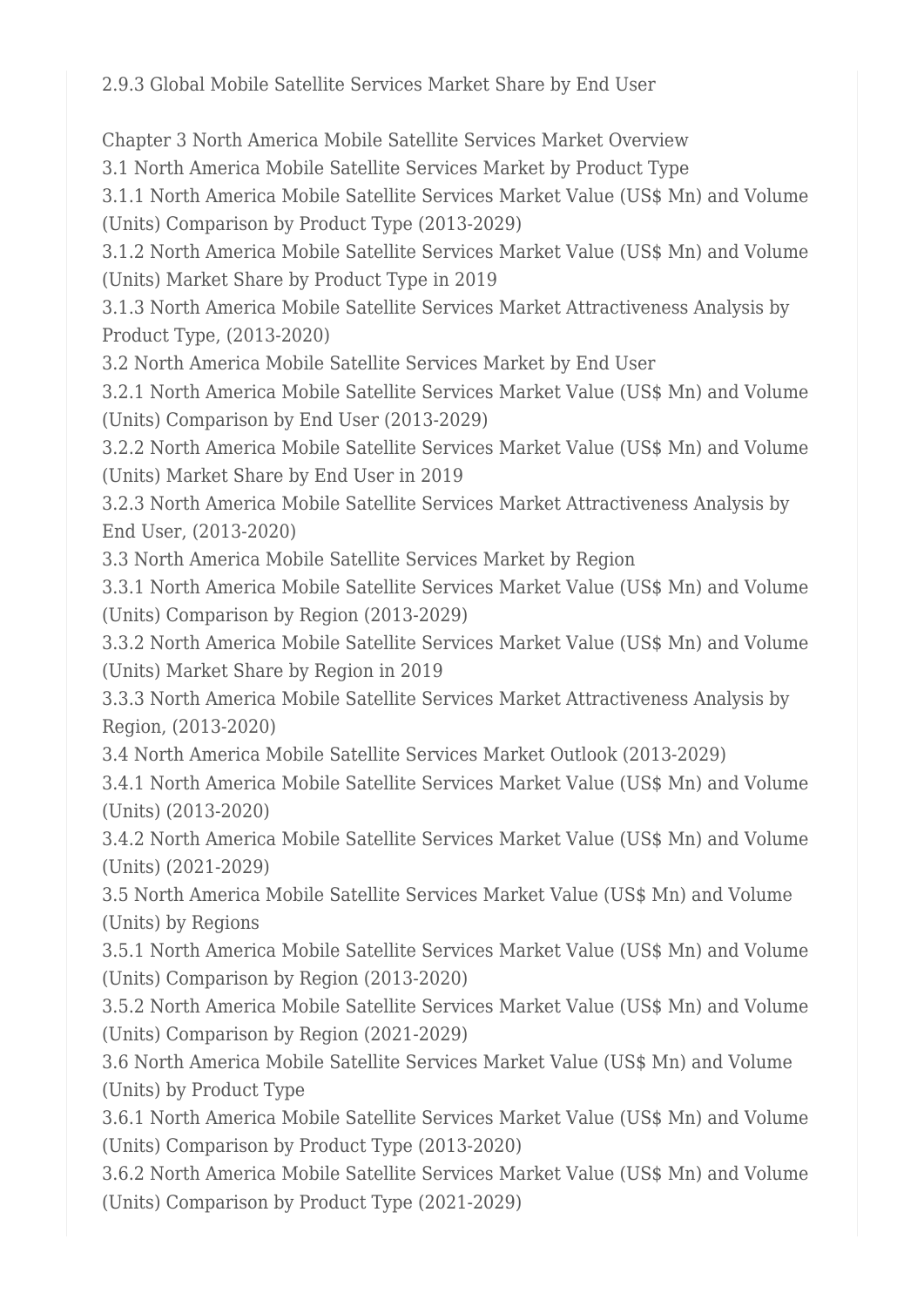3.7 North America Mobile Satellite Services Market Value (US\$ Mn) and Volume (Units) by End User

3.7.1 North America Mobile Satellite Services Market Value (US\$ Mn) and Volume (Units) Comparison by End User (2013-2020)

3.7.2 North America Mobile Satellite Services Market Value (US\$ Mn) and Volume (Units) Comparison by End User (2021-2029)

3.8 North America Mobile Satellite Services Market Y-o-Y Growth Rate Comparison (2014-2029)

3.8.1 North America Mobile Satellite Services Market Y-o-Y Growth Rate by Region 3.8.2 North America Mobile Satellite Services Market Y-o-Y Growth Rate by Product Type

3.8.3 North America Mobile Satellite Services Market Y-o-Y Growth Rate by End User

3.9 North America Mobile Satellite Services Market Share Comparison (2013-2029)

3.9.1 North America Mobile Satellite Services Market Share by Region

3.9.2 North America Mobile Satellite Services Market Share by Product Type

3.9.3 North America Mobile Satellite Services Market Share by End User

Chapter 4 Europe Mobile Satellite Services Market Overview

4.1 Europe Mobile Satellite Services Market by Product Type

4.1.1 Europe Mobile Satellite Services Market Value (US\$ Mn) and Volume (Units) Comparison by Product Type (2013-2029)

4.1.2 Europe Mobile Satellite Services Market Value (US\$ Mn) and Volume (Units) Market Share by Product Type in 2019

4.1.3 Europe Mobile Satellite Services Market Attractiveness Analysis by Product Type, (2013-2020)

4.2 Europe Mobile Satellite Services Market by End User

4.2.1 Europe Mobile Satellite Services Market Value (US\$ Mn) and Volume (Units) Comparison by End User (2013-2029)

4.2.2 Europe Mobile Satellite Services Market Value (US\$ Mn) and Volume (Units) Market Share by End User in 2019

4.2.3 Europe Mobile Satellite Services Market Attractiveness Analysis by End User, (2013-2020)

4.3 Europe Mobile Satellite Services Market by Region

4.3.1 Europe Mobile Satellite Services Market Value (US\$ Mn) and Volume (Units) Comparison by Region (2013-2029)

4.3.2 Europe Mobile Satellite Services Market Value (US\$ Mn) and Volume (Units) Market Share by Region in 2019

4.3.3 Europe Mobile Satellite Services Market Attractiveness Analysis by Region, (2013-2020)

4.4 Europe Mobile Satellite Services Market Outlook (2013-2029)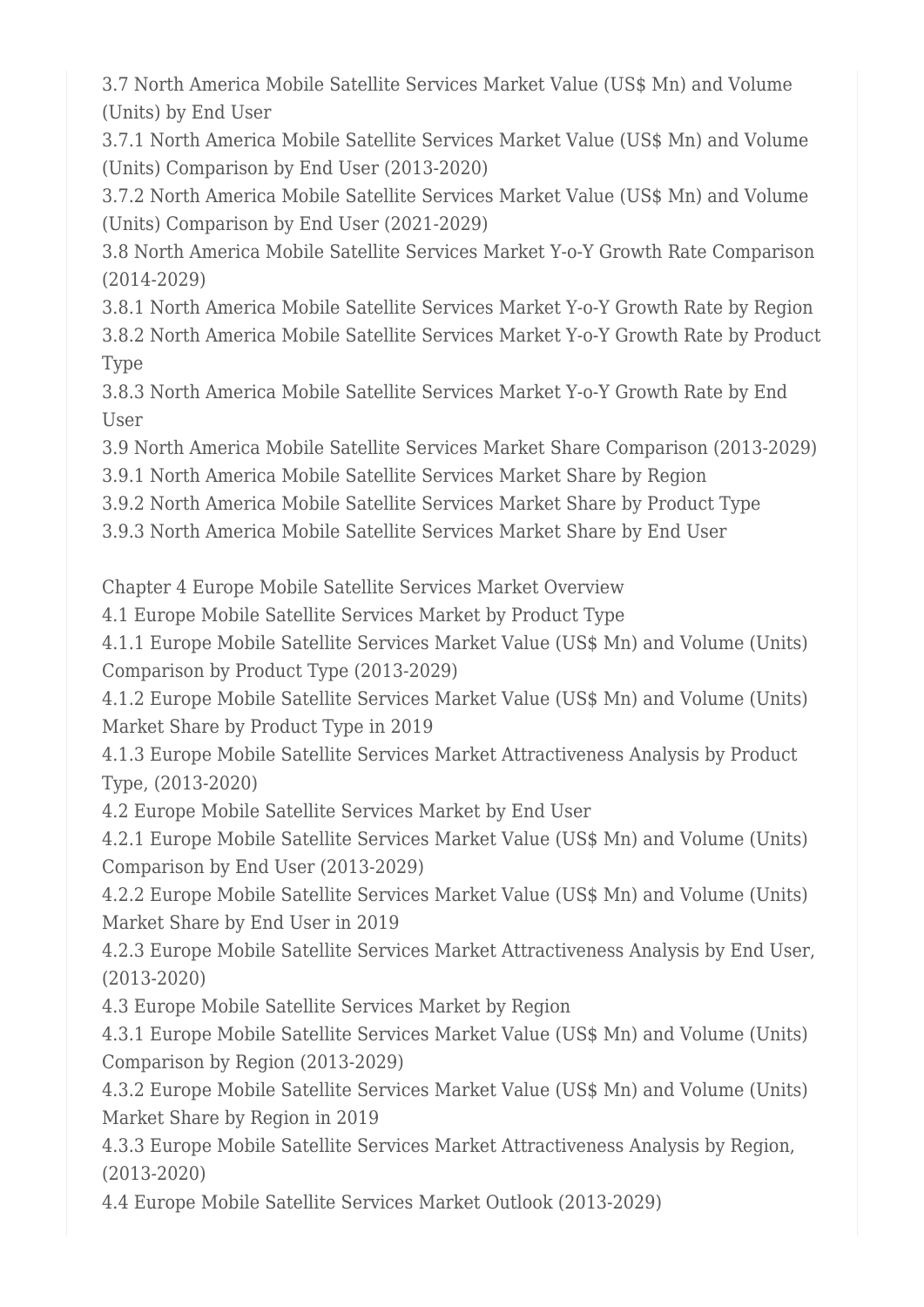4.4.1 Europe Mobile Satellite Services Market Value (US\$ Mn) and Volume (Units) (2013-2020)

4.4.2 Europe Mobile Satellite Services Market Value (US\$ Mn) and Volume (Units) (2021-2029)

4.5 Europe Mobile Satellite Services Market Value (US\$ Mn) and Volume (Units) by Regions

4.5.1 Europe Mobile Satellite Services Market Value (US\$ Mn) and Volume (Units) Comparison by Region (2013-2020)

4.5.2 Europe Mobile Satellite Services Market Value (US\$ Mn) and Volume (Units) Comparison by Region (2021-2029)

4.6 Europe Mobile Satellite Services Market Value (US\$ Mn) and Volume (Units) by Product Type

4.6.1 Europe Mobile Satellite Services Market Value (US\$ Mn) and Volume (Units) Comparison by Product Type (2013-2020)

4.6.2 Europe Mobile Satellite Services Market Value (US\$ Mn) and Volume (Units) Comparison by Product Type (2021-2029)

4.7 Europe Mobile Satellite Services Market Value (US\$ Mn) and Volume (Units) by End User

4.7.1 Europe Mobile Satellite Services Market Value (US\$ Mn) and Volume (Units) Comparison by End User (2013-2020)

4.7.2 Europe Mobile Satellite Services Market Value (US\$ Mn) and Volume (Units) Comparison by End User (2021-2029)

4.8 Europe Mobile Satellite Services Market Y-o-Y Growth Rate Comparison (2014-2029)

4.8.1 Europe Mobile Satellite Services Market Y-o-Y Growth Rate by Region

4.8.2 Europe Mobile Satellite Services Market Y-o-Y Growth Rate by Product Type

4.8.3 Europe Mobile Satellite Services Market Y-o-Y Growth Rate by End User

4.9 Europe Mobile Satellite Services Market Share Comparison (2013-2029)

4.9.1 Europe Mobile Satellite Services Market Share by Region

4.9.2 Europe Mobile Satellite Services Market Share by Product Type

4.9.3 Europe Mobile Satellite Services Market Share by End User

Chapter 5 Asia Pacific Mobile Satellite Services Market Overview

5.1 Asia Pacific Mobile Satellite Services Market by Product Type

5.1.1 Asia Pacific Mobile Satellite Services Market Value (US\$ Mn) and Volume (Units) Comparison by Product Type (2013-2029)

5.1.2 Asia Pacific Mobile Satellite Services Market Value (US\$ Mn) and Volume (Units) Market Share by Product Type in 2019

5.1.3 Asia Pacific Mobile Satellite Services Market Attractiveness Analysis by Product Type, (2013-2020)

5.2 Asia Pacific Mobile Satellite Services Market by End User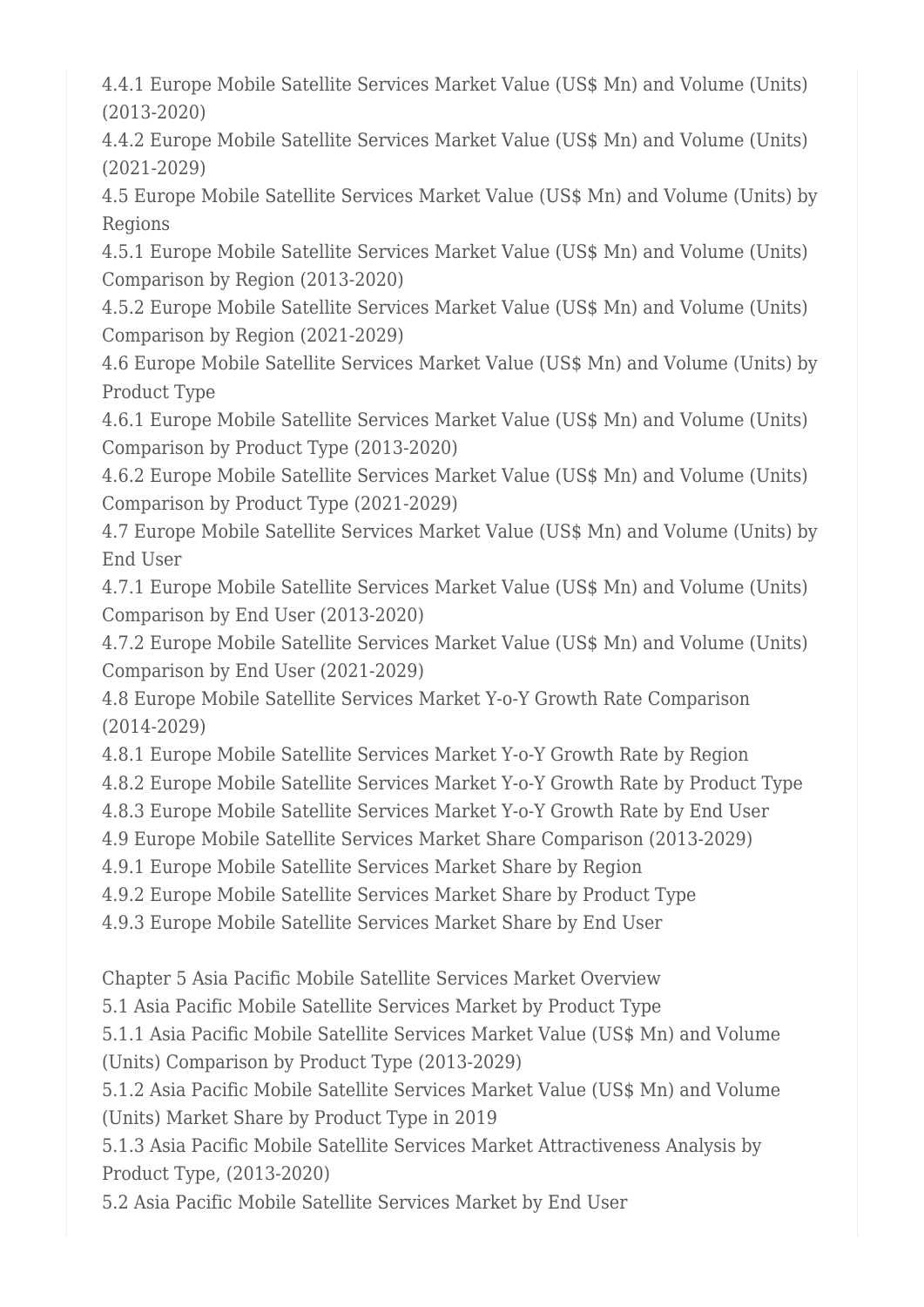5.2.1 Asia Pacific Mobile Satellite Services Market Value (US\$ Mn) and Volume (Units) Comparison by End User (2013-2029)

5.2.2 Asia Pacific Mobile Satellite Services Market Value (US\$ Mn) and Volume (Units) Market Share by End User in 2019

5.2.3 Asia Pacific Mobile Satellite Services Market Attractiveness Analysis by End User, (2013-2020)

5.3 Asia Pacific Mobile Satellite Services Market by Region

5.3.1 Asia Pacific Mobile Satellite Services Market Value (US\$ Mn) and Volume (Units) Comparison by Region (2013-2029)

5.3.2 Asia Pacific Mobile Satellite Services Market Value (US\$ Mn) and Volume (Units) Market Share by Region in 2019

5.3.3 Asia Pacific Mobile Satellite Services Market Attractiveness Analysis by Region, (2013-2020)

5.4 Asia Pacific Mobile Satellite Services Market Outlook (2013-2029)

5.4.1 Asia Pacific Mobile Satellite Services Market Value (US\$ Mn) and Volume (Units) (2013-2020)

5.4.2 Asia Pacific Mobile Satellite Services Market Value (US\$ Mn) and Volume (Units) (2021-2029)

5.5 Asia Pacific Mobile Satellite Services Market Value (US\$ Mn) and Volume (Units) by Regions

5.5.1 Asia Pacific Mobile Satellite Services Market Value (US\$ Mn) and Volume (Units) Comparison by Region (2013-2020)

5.5.2 Asia Pacific Mobile Satellite Services Market Value (US\$ Mn) and Volume (Units) Comparison by Region (2021-2029)

5.6 Asia Pacific Mobile Satellite Services Market Value (US\$ Mn) and Volume (Units) by Product Type

5.6.1 Asia Pacific Mobile Satellite Services Market Value (US\$ Mn) and Volume (Units) Comparison by Product Type (2013-2020)

5.6.2 Asia Pacific Mobile Satellite Services Market Value (US\$ Mn) and Volume (Units) Comparison by Product Type (2021-2029)

5.7 Asia Pacific Mobile Satellite Services Market Value (US\$ Mn) and Volume (Units) by End User

5.7.1 Asia Pacific Mobile Satellite Services Market Value (US\$ Mn) and Volume (Units) Comparison by End User (2013-2020)

5.7.2 Asia Pacific Mobile Satellite Services Market Value (US\$ Mn) and Volume (Units) Comparison by End User (2021-2029)

5.8 Asia Pacific Mobile Satellite Services Market Y-o-Y Growth Rate Comparison (2014-2029)

5.8.1 Asia Pacific Mobile Satellite Services Market Y-o-Y Growth Rate by Region 5.8.2 Asia Pacific Mobile Satellite Services Market Y-o-Y Growth Rate by Product Type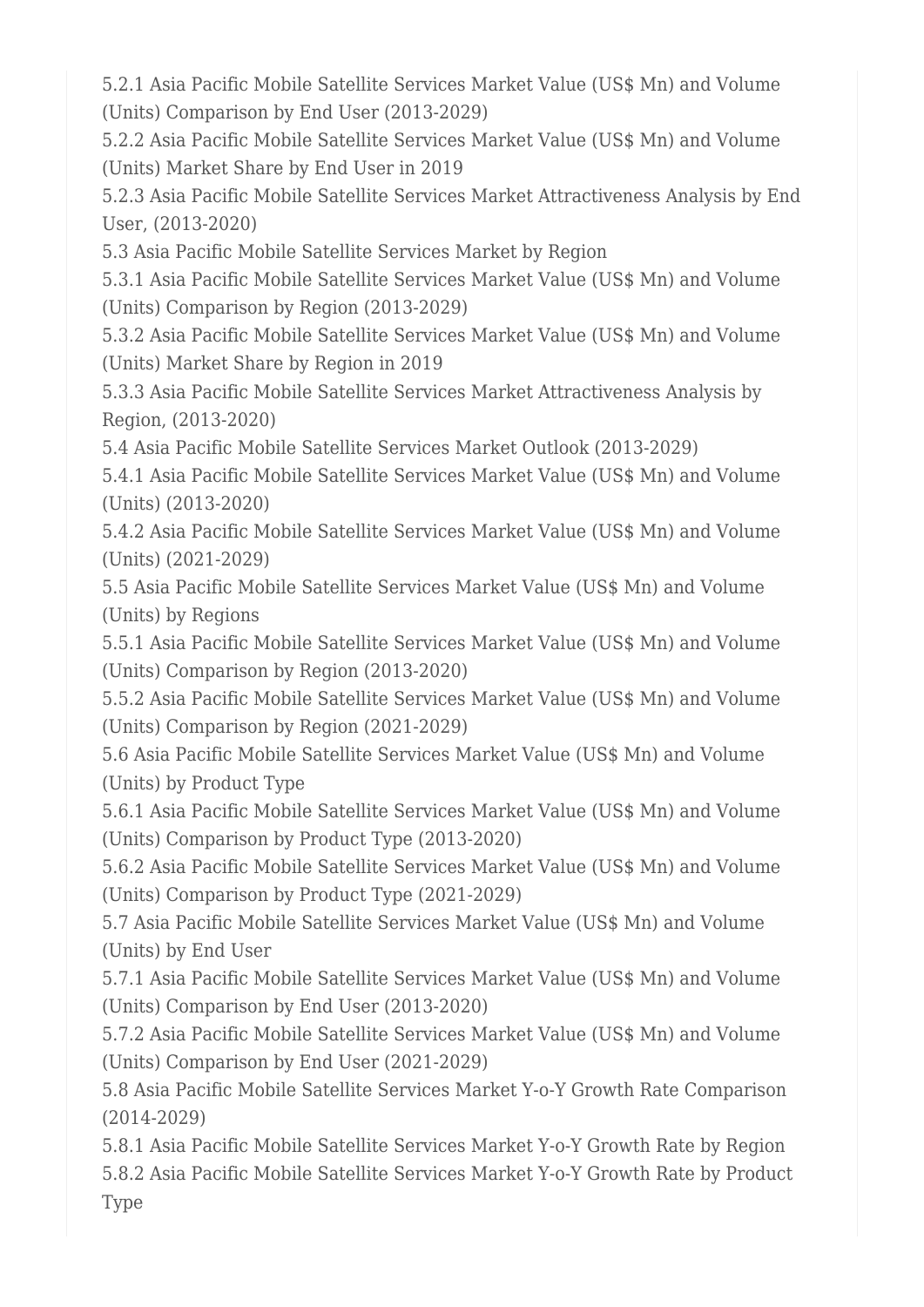5.8.3 Asia Pacific Mobile Satellite Services Market Y-o-Y Growth Rate by End User

5.9 Asia Pacific Mobile Satellite Services Market Share Comparison (2013-2029)

5.9.1 Asia Pacific Mobile Satellite Services Market Share by Region

5.9.2 Asia Pacific Mobile Satellite Services Market Share by Product Type

5.9.3 Asia Pacific Mobile Satellite Services Market Share by End User

Chapter 6 South America Mobile Satellite Services Market Overview

6.1 South America Mobile Satellite Services Market by Product Type

6.1.1 South America Mobile Satellite Services Market Value (US\$ Mn) and Volume (Units) Comparison by Product Type (2013-2029)

6.1.2 South America Mobile Satellite Services Market Value (US\$ Mn) and Volume (Units) Market Share by Product Type in 2019

6.1.3 South America Mobile Satellite Services Market Attractiveness Analysis by Product Type, (2013-2020)

6.2 South America Mobile Satellite Services Market by End User

6.2.1 South America Mobile Satellite Services Market Value (US\$ Mn) and Volume (Units) Comparison by End User (2013-2029)

6.2.2 South America Mobile Satellite Services Market Value (US\$ Mn) and Volume (Units) Market Share by End User in 2019

6.2.3 South America Mobile Satellite Services Market Attractiveness Analysis by End User, (2013-2020)

6.3 South America Mobile Satellite Services Market by Region

6.3.1 South America Mobile Satellite Services Market Value (US\$ Mn) and Volume (Units) Comparison by Region (2013-2029)

6.3.2 South America Mobile Satellite Services Market Value (US\$ Mn) and Volume (Units) Market Share by Region in 2019

6.3.3 South America Mobile Satellite Services Market Attractiveness Analysis by Region, (2013-2020)

6.4 South America Mobile Satellite Services Market Outlook (2013-2029)

6.4.1 South America Mobile Satellite Services Market Value (US\$ Mn) and Volume (Units) (2013-2020)

6.4.2 South America Mobile Satellite Services Market Value (US\$ Mn) and Volume (Units) (2021-2029)

6.5 South America Mobile Satellite Services Market Value (US\$ Mn) and Volume (Units) by Regions

6.5.1 South America Mobile Satellite Services Market Value (US\$ Mn) and Volume (Units) Comparison by Region (2013-2020)

6.5.2 South America Mobile Satellite Services Market Value (US\$ Mn) and Volume (Units) Comparison by Region (2021-2029)

6.6 South America Mobile Satellite Services Market Value (US\$ Mn) and Volume (Units) by Product Type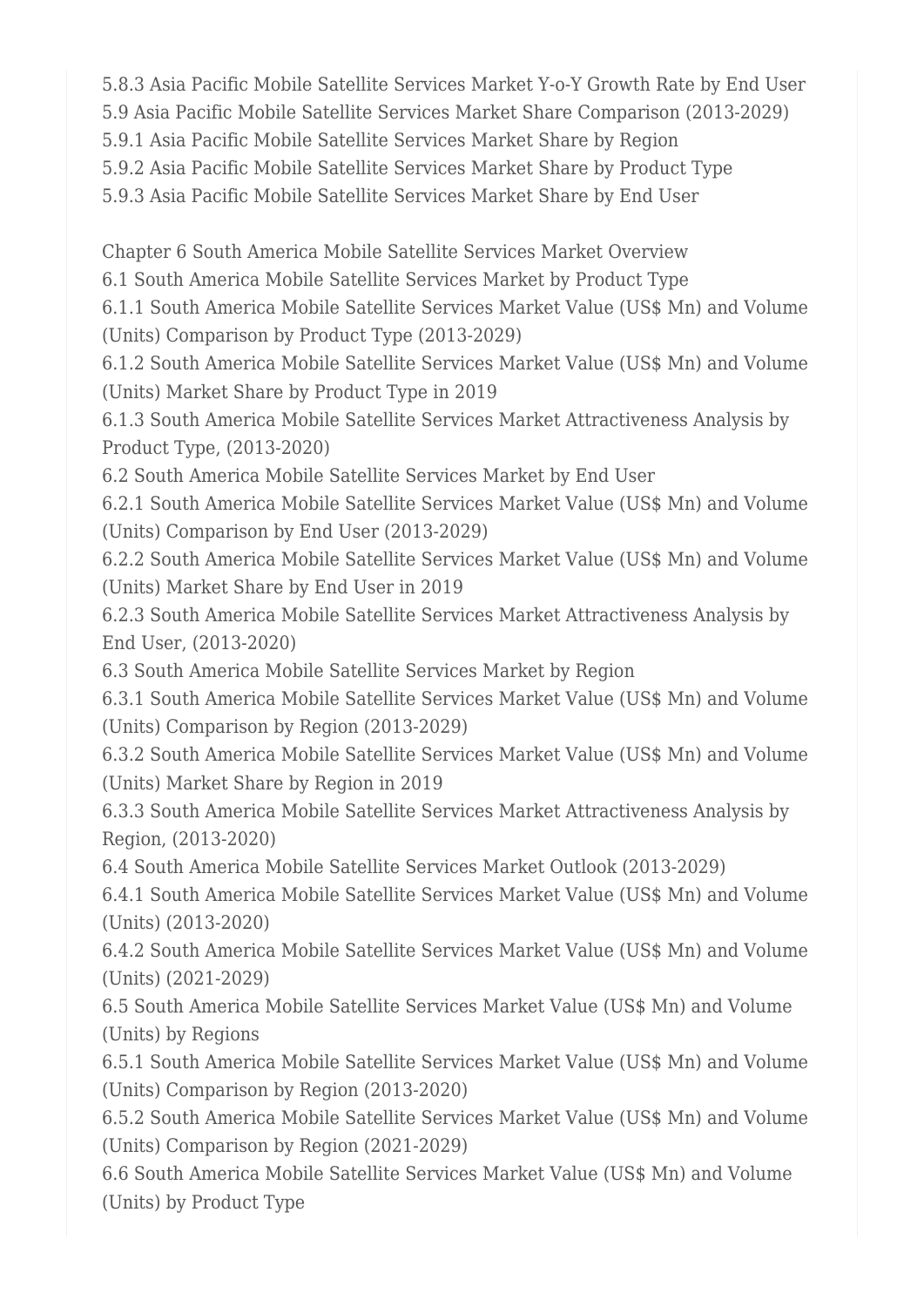6.6.1 South America Mobile Satellite Services Market Value (US\$ Mn) and Volume (Units) Comparison by Product Type (2013-2020)

6.6.2 South America Mobile Satellite Services Market Value (US\$ Mn) and Volume (Units) Comparison by Product Type (2021-2029)

6.7 South America Mobile Satellite Services Market Value (US\$ Mn) and Volume (Units) by End User

6.7.1 South America Mobile Satellite Services Market Value (US\$ Mn) and Volume (Units) Comparison by End User (2013-2020)

6.7.2 South America Mobile Satellite Services Market Value (US\$ Mn) and Volume (Units) Comparison by End User (2021-2029)

6.8 South America Mobile Satellite Services Market Y-o-Y Growth Rate Comparison (2014-2029)

6.8.1 South America Mobile Satellite Services Market Y-o-Y Growth Rate by Region 6.8.2 South America Mobile Satellite Services Market Y-o-Y Growth Rate by Product Type

6.8.3 South America Mobile Satellite Services Market Y-o-Y Growth Rate by End User

6.9 South America Mobile Satellite Services Market Share Comparison 2013-2029

6.9.1 South America Mobile Satellite Services Market Share by Region

6.9.2 South America Mobile Satellite Services Market Share by Product Type

6.9.3 South America Mobile Satellite Services Market Share by End User

Chapter 7 MEA Mobile Satellite Services Market Overview

7.1 MEA Mobile Satellite Services Market by Product Type

7.1.1 MEA Mobile Satellite Services Market Value (US\$ Mn) and Volume (Units) Comparison by Product Type (2013-2029)

7.1.2 MEA Mobile Satellite Services Market Value (US\$ Mn) and Volume (Units) Market Share by Product Type in 2019

7.1.3 MEA Mobile Satellite Services Market Attractiveness Analysis by Product Type, (2013-2020)

7.2 MEA Mobile Satellite Services Market by End User

7.2.1 MEA Mobile Satellite Services Market Value (US\$ Mn) and Volume (Units) Comparison by End User (2013-2029)

7.2.2 MEA Mobile Satellite Services Market Value (US\$ Mn) and Volume (Units) Market Share by End User in 2019

7.2.3 MEA Mobile Satellite Services Market Attractiveness Analysis by End User, (2013-2020)

7.3 MEA Mobile Satellite Services Market by Region

7.3.1 MEA Mobile Satellite Services Market Value (US\$ Mn) and Volume (Units) Comparison by Region (2013-2029)

7.3.2 MEA Mobile Satellite Services Market Value (US\$ Mn) and Volume (Units)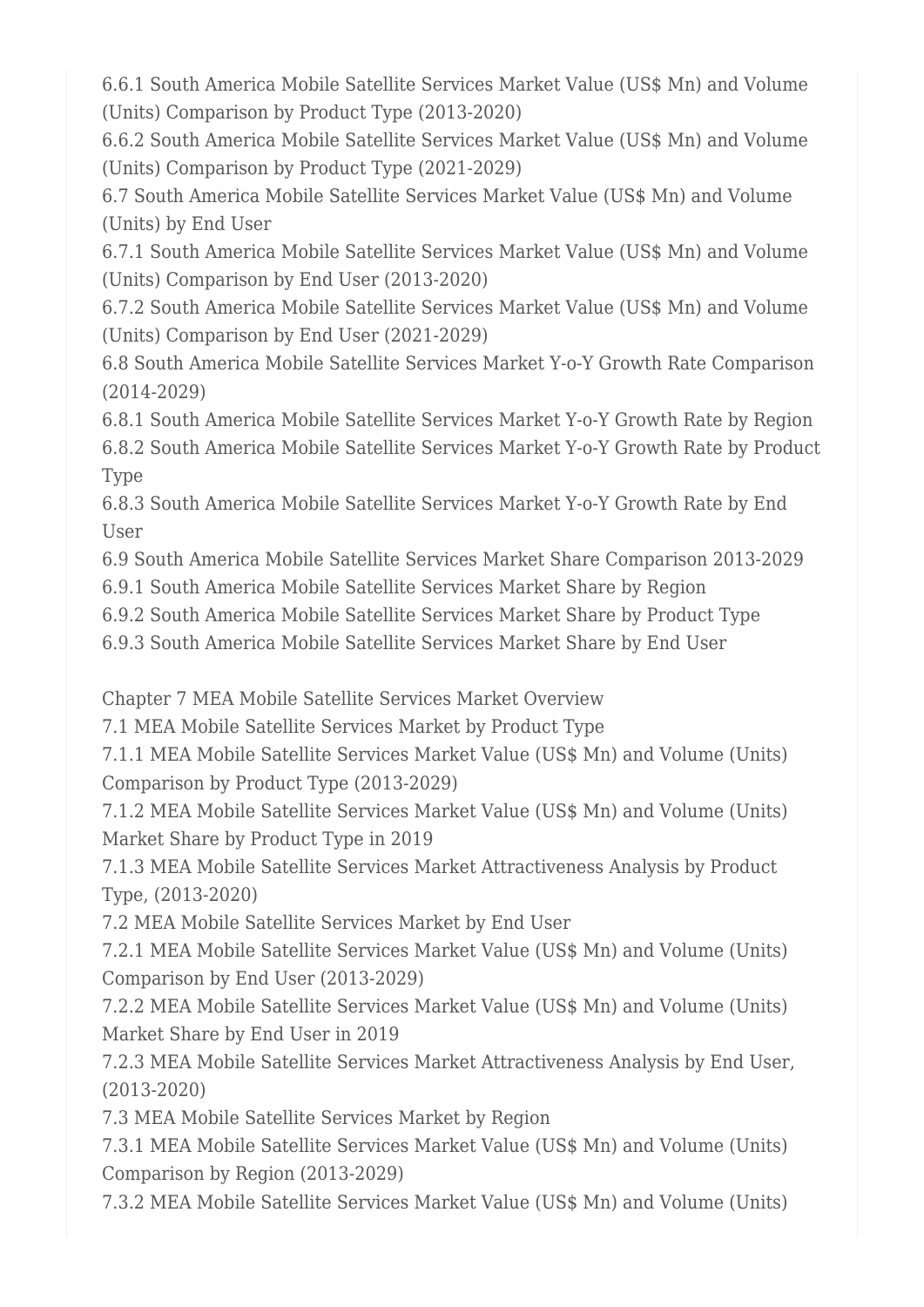Market Share by Region in 2019

7.3.3 MEA Mobile Satellite Services Market Attractiveness Analysis by Region, (2013-2020)

7.4 MEA Mobile Satellite Services Market Outlook (2013-2029)

7.4.1 MEA Mobile Satellite Services Market Value (US\$ Mn) and Volume (Units) (2013-2020)

7.4.2 MEA Mobile Satellite Services Market Value (US\$ Mn) and Volume (Units) (2021-2029)

7.5 MEA Mobile Satellite Services Market Value (US\$ Mn) and Volume (Units) by Regions

7.5.1 MEA Mobile Satellite Services Market Value (US\$ Mn) and Volume (Units) Comparison by Region (2013-2020)

7.5.2 MEA Mobile Satellite Services Market Value (US\$ Mn) and Volume (Units) Comparison by Region (2021-2029)

7.6 MEA Mobile Satellite Services Market Value (US\$ Mn) and Volume (Units) by Product Type

7.6.1 MEA Mobile Satellite Services Market Value (US\$ Mn) and Volume (Units) Comparison by Product Type (2013-2020)

7.6.2 MEA Mobile Satellite Services Market Value (US\$ Mn) and Volume (Units) Comparison by Product Type (2021-2029)

7.7 MEA Mobile Satellite Services Market Value (US\$ Mn) and Volume (Units) by End User

7.7.1 MEA Mobile Satellite Services Market Value (US\$ Mn) and Volume (Units) Comparison by End User (2013-2020)

7.7.2 MEA Mobile Satellite Services Market Value (US\$ Mn) and Volume (Units) Comparison by End User (2021-2029)

7.8 MEA Mobile Satellite Services Market Y-o-Y Growth Rate Comparison (2014-2029)

7.8.1 MEA Mobile Satellite Services Market Y-o-Y Growth Rate by Region

7.8.2 MEA Mobile Satellite Services Market Y-o-Y Growth Rate by Product Type

7.8.3 MEA Mobile Satellite Services Market Y-o-Y Growth Rate by End User

7.9 MEA Mobile Satellite Services Market Share Comparison (2013-2029)

7.9.1 MEA Mobile Satellite Services Market Share by Region

7.9.2 MEA Mobile Satellite Services Market Share by Product Type

7.9.3 MEA Mobile Satellite Services Market Share by End User

Chapter 8 Global Mobile Satellite Services Market Company Profiles

8.1 Market Competition Scenario Analysis, By Company

8.2 Competitor Landscape

8.3 Company Share Analysis

8.4 Company Profiles